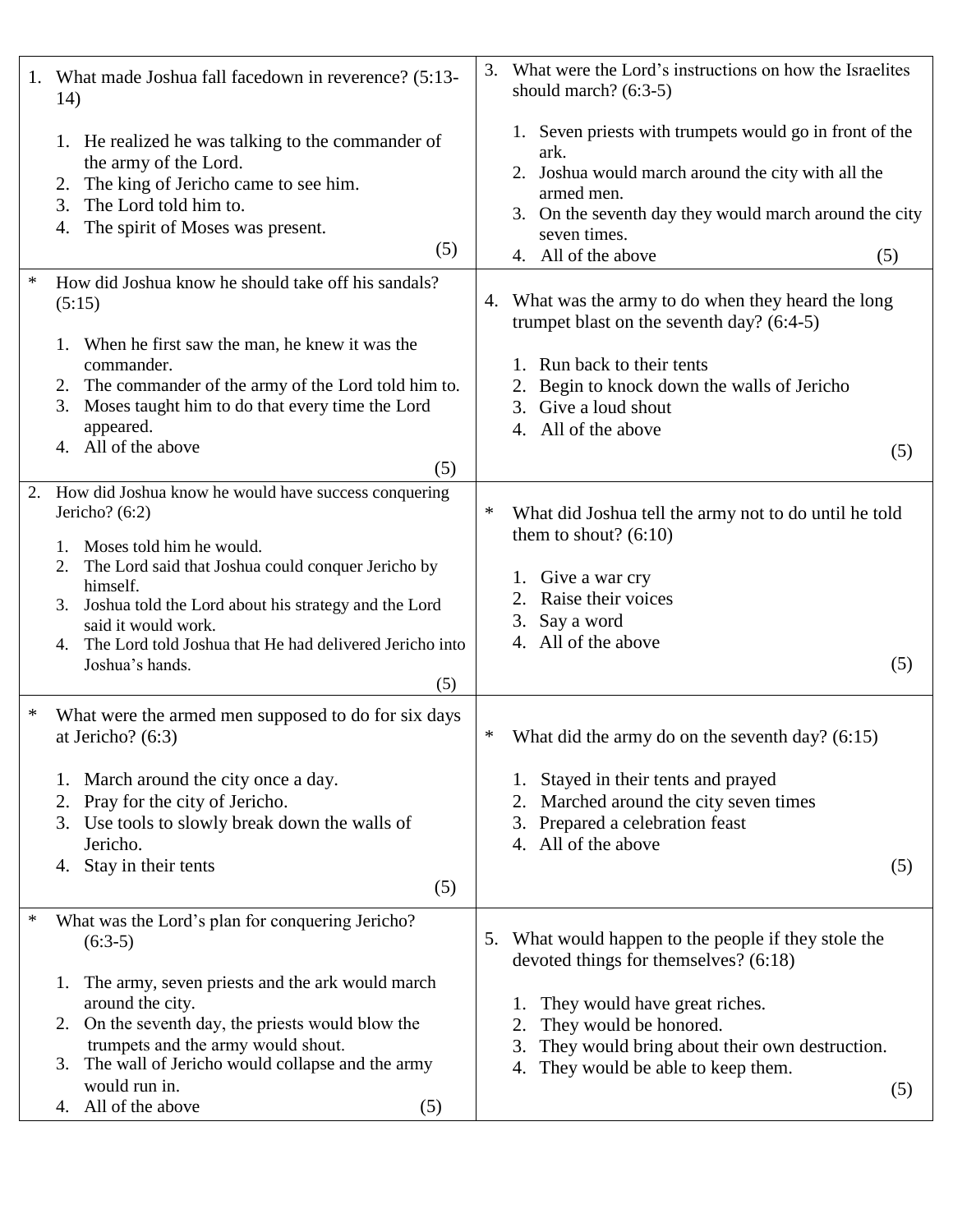| 3. | What were the Lord's instructions on how the Israelites<br>should march? $(6:3-5)$                                                                                                                                                                                           | 1. What made Joshua fall facedown in reverence? (5:13-<br>14)                                                                                                                                                                                                                                                                                             |
|----|------------------------------------------------------------------------------------------------------------------------------------------------------------------------------------------------------------------------------------------------------------------------------|-----------------------------------------------------------------------------------------------------------------------------------------------------------------------------------------------------------------------------------------------------------------------------------------------------------------------------------------------------------|
|    | 1. Seven priests with trumpets would go in front of the<br>ark.<br>2. Joshua would march around the city with all the<br>armed men.<br>3. On the seventh day they would march around the city<br>seven times.<br>4. All of the above<br>(5)                                  | 1. He realized he was talking to the commander of<br>the army of the Lord.<br>The king of Jericho came to see him.<br>2.<br>The Lord told him to.<br>3.<br>4. The spirit of Moses was present.<br>(5)                                                                                                                                                     |
| 4. | What was the army to do when they heard the long<br>trumpet blast on the seventh day? $(6:4-5)$<br>1. Run back to their tents<br>Begin to knock down the walls of Jericho<br>3. Give a loud shout<br>4. All of the above<br>(5)                                              | How did Joshua know he should take off his sandals?<br>$\ast$<br>(5:15)<br>When he first saw the man, he knew it was the<br>commander.<br>2. The commander of the army of the Lord told him<br>to.<br>3. Moses taught him to do that every time the Lord<br>appeared.<br>4. All of the above                                                              |
| ∗  | What did Joshua tell the army not to do until he told<br>them to shout? $(6:10)$<br>1. Give a war cry<br>2. Raise their voices<br>3. Say a word<br>4. All of the above<br>(5)                                                                                                | 2.<br>How did Joshua know he would have success conquering<br>Jericho? $(6:2)$<br>Moses told him he would.<br>The Lord said that Joshua could conquer Jericho by<br>himself.<br>Joshua told the Lord about his strategy and the Lord<br>3.<br>said it would work.<br>4. The Lord told Joshua that He had delivered Jericho<br>into Joshua's hands.<br>(5) |
|    | What did the army do on the seventh day? $(6:15)$<br>Stayed in their tents and prayed<br>Marched around the city seven times<br>2.<br>Prepared a celebration feast<br>3.<br>4. All of the above<br>(5)                                                                       | ∗<br>What were the armed men supposed to do for six days<br>at Jericho? $(6:3)$<br>1. March around the city once a day.<br>Pray for the city of Jericho.<br>2.<br>3. Use tools to slowly break down the walls of<br>Jericho.<br>Stay in their tents<br>4.<br>(5)                                                                                          |
|    | 5. What would happen to the people if they stole the<br>devoted things for themselves? (6:18)<br>They would have great riches.<br>1.<br>They would be honored.<br>2.<br>They would bring about their own destruction.<br>3.<br>They would be able to keep them.<br>4.<br>(5) | $\ast$<br>What was the Lord's plan for conquering Jericho?<br>$(6:3-5)$<br>The army, seven priests and the ark would march<br>1.<br>around the city.<br>2. On the seventh day, the priests would blow the<br>trumpets and the army would shout.<br>The wall of Jericho would collapse and the army<br>3.<br>would run in.<br>4. All of the above<br>(5)   |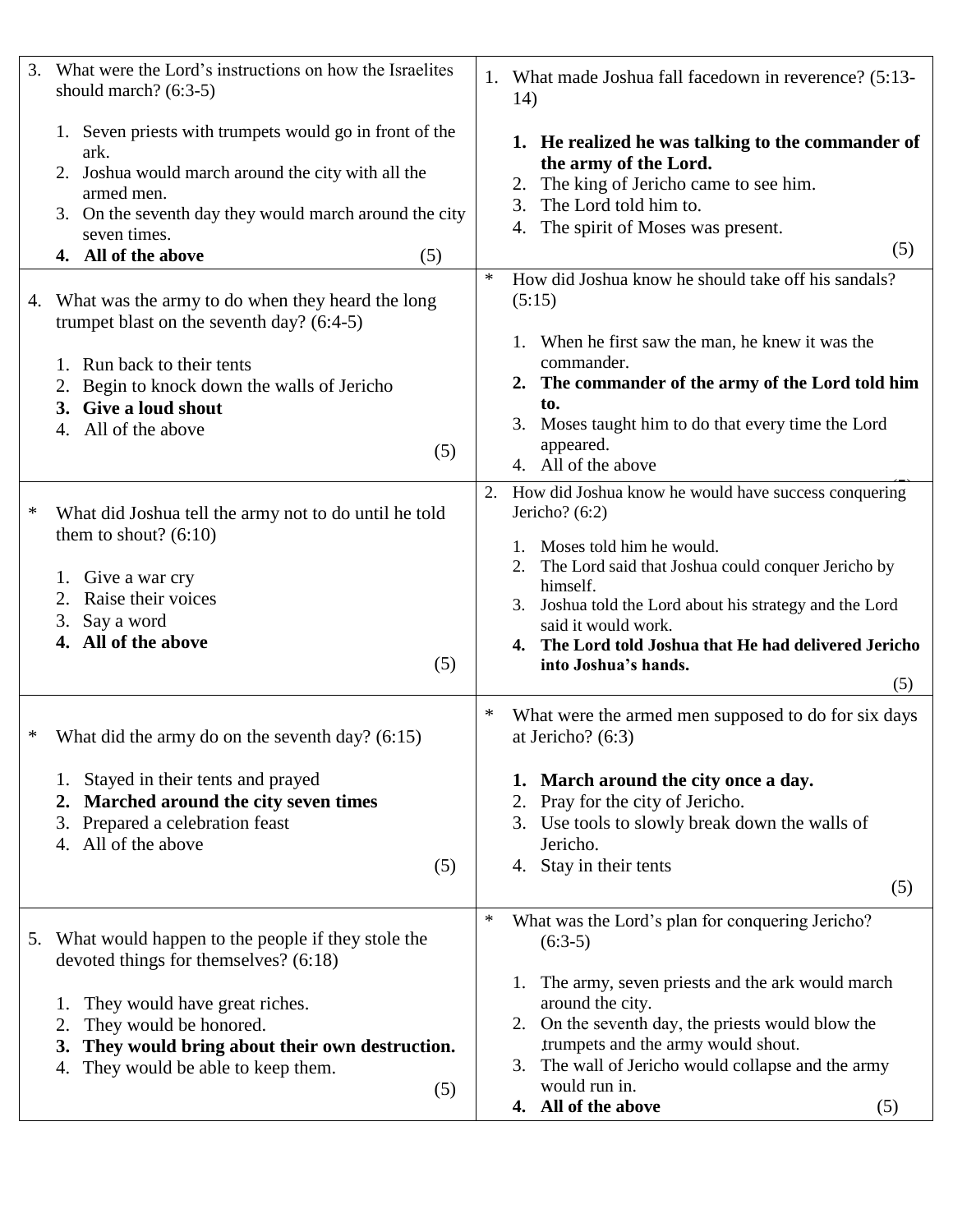| 6. | What happened when the trumpets sounded and the<br>people shouted? (6:20)<br>The wall collapsed.<br>1.<br>The people of Jericho ran out of the city.<br>2.<br>3. Hailstones began to fall from the sky.<br>4. All of the above<br>(5)                                                                              | Finish this verse: "Obey the Lord your God and "<br>∗<br>(Deuteronomy 27:10)<br>1. " listen to him so you will know how to live today."<br>"follow his commands and decrees that I give you<br>2.<br>today."<br>" listen to his voice so you can hear what he wants<br>3.<br>you to do."<br>4. "follow him always. Never turn from him."<br>(5) |
|----|--------------------------------------------------------------------------------------------------------------------------------------------------------------------------------------------------------------------------------------------------------------------------------------------------------------------|-------------------------------------------------------------------------------------------------------------------------------------------------------------------------------------------------------------------------------------------------------------------------------------------------------------------------------------------------|
| ∗  | What did the Israelites destroy in the city of Jericho?<br>$(6:20-21)$<br>1. Men and women, young and old<br>Cattle and sheep<br>2.<br>3. Donkeys<br>4. All of the above<br>(5)                                                                                                                                    |                                                                                                                                                                                                                                                                                                                                                 |
| ∗  | Who brought out Rahab and her family? (6:22-23)<br>1. Joshua<br>The priests<br>2.<br>The two men who spied out the land<br>3.<br>All of the above<br>4.<br>(5)                                                                                                                                                     |                                                                                                                                                                                                                                                                                                                                                 |
|    | 7. What did the Israelites do to Jericho after the spies<br>brought out Rahab and her family? (6:24)<br>They burned the whole city.<br>They burned everything in it.<br>2.<br>3. They put the silver, gold and articles of bronze and<br>iron into the treasury of the Lord's house.<br>4. All of the above<br>(5) |                                                                                                                                                                                                                                                                                                                                                 |
| ∗  | Why was Rahab spared when Jericho was attacked?<br>(6:25)<br>She hid the spies Joshua sent to Jericho.<br>She was an Israelite.<br>2.<br>3. She fled the city.<br>4. All of the above<br>(5)                                                                                                                       |                                                                                                                                                                                                                                                                                                                                                 |